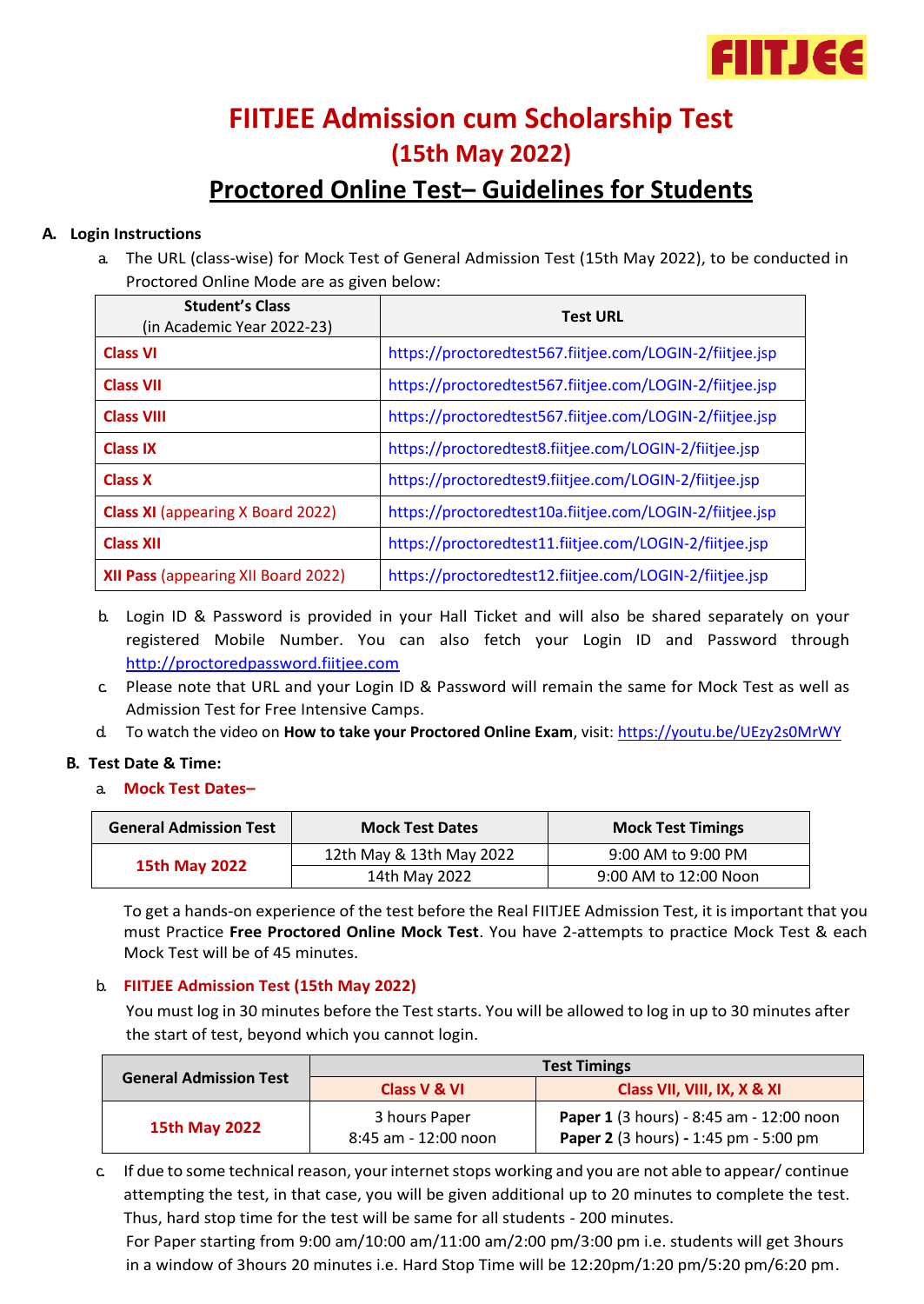#### **C. Device to be used for appearing in the test**

- a. **Desktop/Laptop** We recommend all students to appear in the test through a Desktop/Laptop with an embedded Camera / separate Web Cam unit. Proctored Online Test has a smoother experience in Desktop/Laptop. Please note that a working embedded Camera / separate Web Cam unit is mandatory. Please note that in case you do not have a Web Camera, you will not be able to take the examination.
- b. **Tab/Mobile Device** In case, student is not able to arrange a Desktop/laptop, then he/she should appear in the test through Tab/Mobile device. While appearing in the test through the Tab/Mobile device, it is very important to follow following instructions.
	- i. If you have access to WIFI. You should keep your mobile on airplane mode, but WIFI should be on and connected.
	- ii. In case you do not have access to WIFI, and you are planning to appear in the test using Mobile data. Put your phone on *Do Not Disturb* mode which silences calls, messages and notifications.
	- iii. Tab/Mobile Device should be kept on stand such that the camera of the device should be able to clearly see your face at all times.
- c**. IPHONE Users -** Students can attempt the Exam on Mobile, Laptop / PC with camera / Webcam having good Internet Connectivity. In certain versions of Apple devices (Mobile / I-Pad / Mac book), there is enhance security provisions which do not allow the accesses of Camera / Mike and student may not be able to proceed to attempt Exam. Therefore, android mobile may please be preferred for online Exam.

## **D. System Requirements**

- a. **Internet Bandwidth:** The minimum required bandwidth is 1Mbps of internet speed on each machine.
- b. **Machine Configuration**: RAM Minimum 2GB (though 4GB is recommended), Processor Speed-1.5Ghz and above. Preferred Operating System–Windows10.
- c. An embedded Camera/separate Web Cam unit must be available for the test.
- d. Microphone is recommended.
- e. Valid Id proof Student ID Card/Government ID Card.
- f. If your internet disconnects during submission contact the Help centre on the given number and don't close your window.
- g. Make sure that pop-up blocker is disabled on your browser. Any notifications related to antivirus, windows update, email notifications etc will be counted as navigation.
- h. Candidates taking test on a mobile phone should make sure that no notifications, messages, calls during assessment as this will be counted as NAVIGATION. After maximum navigation warning, test will get auto submitted. Putting your phone on *Do Not Disturb* mode is recommended (it silences calls, messages and notifications).

## **E. Browser to be used for appearing in the test**

- a. **Desktop/Laptop** (Windows) Google Chrome (version75orabove), Mozilla Firefox (version 70 or above).
- b. **Desktop/Laptop** (MacOS) Chrome browser(version75orabove)
- c. **iPhone** (Mobile Device)-Safari browser(version75orabove)
- d. **Android** (Mobile Device)–Chrome browser(version75orabove)
- e. **Windows** (Mobile Device)–Chrome browser(version75orabove)
- f. **MACBOOK -** Only Google Chrome (Do not use Safari Browser)
- **F. Quiet, Well Lit and Clear Surroundings -** It must be ensured that your sitting is organized in such a place where there should be
	- a. Quiet Room No disturbing or unnecessary noise
	- b. Proper Lighting Everything in the camera should be clearly visible
	- c. Clear Surroundings Your back should face the clear wall, i.e. No object behind. In case you do not have clear wall, we suggest putting a single light color bed sheet in your background.